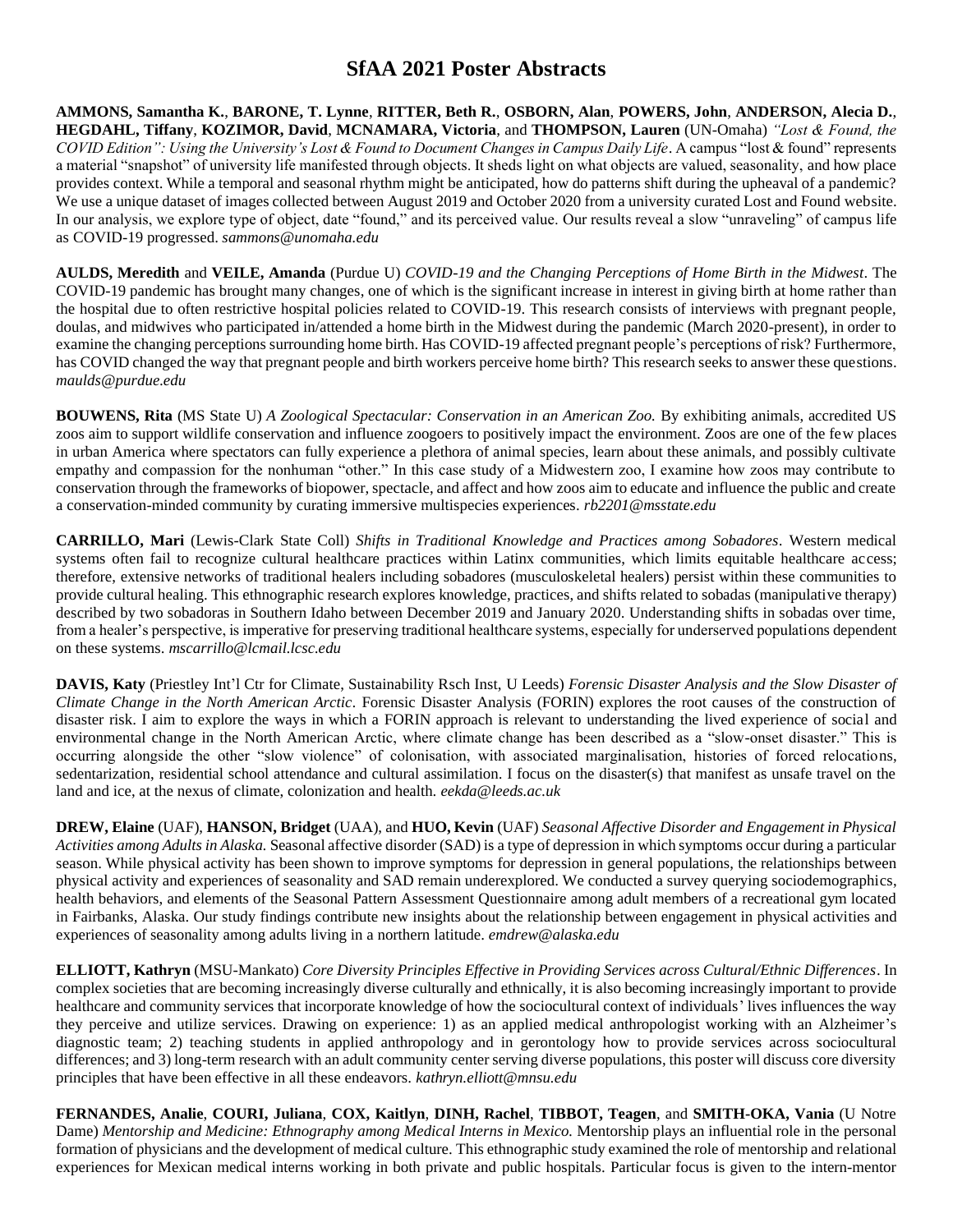relationship to examine its influence on knowledge transmission and personal development. Using qualitative analysis of interviews, and thematic word coding, several questions were addressed. These questions include: what role do different types of mentors play in an intern's learning and growth? How does an intern's gender affect the quality and experience of mentorship? *aferna22@nd.edu*

**GONZALEZ, Richard** (EVMS) *Contributing to the Next Generation: The Rise of Anthropology in Medical Education.* Medical education is undergoing a paradigm shift; embracing self-directed and life-long learning and an ethic emphasizing community, diversity, cross-cultural awareness, cultural humility, and empathy. Updates to accreditation standards and curricular changes among new and established medical schools have paved the way for a new generation of physicians. Anthropology needs to lead this transformation to facilitate the development of clinical skills that consider the entirety of human existence as part of the care process. Therefore, anthropology programs should increase their involvement in premedical education, promote medical education as a career option, and increase involvement in medical school administrative and curricular development. *GonzalRA@evms.edu*

**HERRERA, Victor**, **FRANCK, Brittany**, **PILLI, Leslie**, **CARDENAS, Gabriel**, and **DOSS, Jennie** (U Arizona) *Adaptation in the Time of COVID: A Look at Behavioral Responses of University Students to COVID-19*. Our research explores how University of Arizona students are responding to COVID-19 risk and the factors that influence their responses. This poster describes how we are adapting to research in a pandemic using hybrid ethnography, including virtual interviews and focus groups, studying social media as a field site, and campus and community observations. As the pandemic unfolds, we are tracking students' situated experiences of an ever-changing environment. We aim to understand how their perceptions and behaviors are informed by understandings of risk and trust. Ultimately, we hope to contribute to conversations about students' responses to the COVID pandemic. *vherrera1@email.arizona.edu*

**HUDGINS, Erin** (Baylor U) *A Comparative Study of Farming Communities' Responses to Climate Change Based on Differing Worldviews of Amish, Mennonite, and Maya Farmers.* Agriculture as a means of livelihood is particularly prone to the detrimental effects of climate change. This challenge holds true in the western interior of Belize, where reduced reliability of rainfall, increasing temperatures, and prolonged, extreme weather patterns strain rural livelihoods and nation-wide economic outcomes. Little research has documented how these volatile conditions affect individual and community perceptions of climate change, nor how they may contribute to their responses to climate shocks. This poster offers a comparison of the religious beliefs, worldviews, and value systems of Mennonite, Amish, and Maya farmers in rural Belize, and whether these respectively influence their cultivation responses to climate challenges.

**HUFF, Ashley** and **WARNER, Faith** (Bloomsburg U Penn) *Why Anthropology?: An Ethnography of Anthropology Majors.* Through ethnographic research, including cyber-surveying, video interviewing, and participant observation, I am investigating why undergraduate students today, choose anthropology as their major. Through an attempted total sample of all enrolled undergraduate Anthropology majors in the United States, I am exploring how, why, and when undergraduates declare Anthropology as their major. I ask if there are social and educational experiences, personality traits, and aspects of identity that attract students to Anthropology, with the hopes of better understanding our shared academic community and developing a student profile that can help departments identify and recruit new students. *ashleyhuff40@gmail.com*

**KAPPELMAN, Katherine** and **HAY, Bryant** (Boise State U) *Inductive Qualitative Social Science Research as a Necessary Element of Data Science.* Data science (DS) applies exploratory mathematics to "big data" in order to aid understanding of large scale phenomena. Sometimes characterized as artificial intelligence, DS can appear to replace human analytic ability. However, data science often requires qualitative researchers to help improve reliability of inferences. We describe applied ethnographic work undertaken by Anthropology graduate and undergraduate students and a Sociologist to span gaps in data science, and project how products of applied ethnography can be used by data scientists to refine and improve the efficacy of their work in criminal investigations arising from the Panama Papers.

**LILLYWHITE, Aspen** and **WOLBRING, Gregor** (U Calgary) *Knowledge Production of Undergraduate Disabled Students: Perspectives of Undergraduate and Graduate Disabled Students.* Knowledge influences policy development, and policies impact disabled people. However, knowledge is missing around the lived experiences of disabled people. The numbers of disabled academics are low in many countries, including Canada. We performed ten semi-structured interviews of undergraduate and graduate disabled students to understand the reality of undergraduate disabled students as knowledge producers. Participants were not exposed to and supported in the identity of being a researcher as an undergraduate student. Exposing disabled students at the undergraduate and high school level to the research identity may increase the numbers of undergraduate disabled researchers and academics. *aspen.lillywhite1@ucalgary.ca*

**LOPEZ, Diana**, **TALHAM, Charlotte**, **VILLALOBOS, Kevin**, **MONTIEL ISHINO, Francisco A.**, and **WILLIAMS, Faustine** (NIH/NIMHD) *A Dynamic Disaster Mental Health Framework to Understand Collective Action During the COVID-19 Pandemic*. The COVID-19 pandemic has affected behavioral factors like social affairs, movement, sleep, media consumption, substance use, and coping mechanisms impacting mental health (e.g., depression, anxiety, etc.). The current sociopolitical climate has created a situation in which collective action can impact mental health outcomes. Our conceptual framework will explore how participation, engagement, and exposure to collective action can affect behavioral and/or mental health outcomes. COVID-19 behavioral data are currently being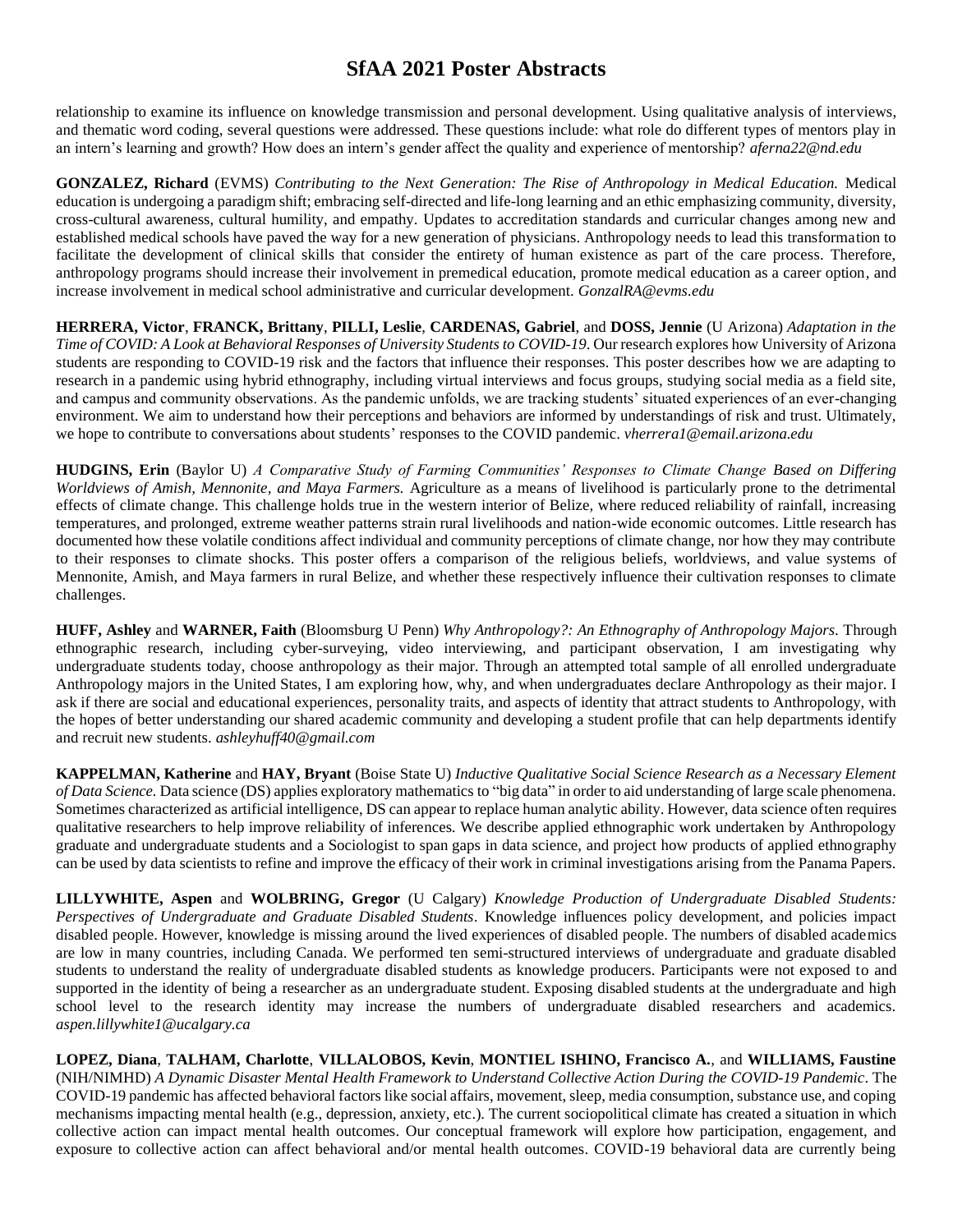collected and will be presented in our conceptual framework of collective action. Our purpose is to better inform and tailor public health and social justice interventions through mixed-methods research designs. *diana.lopez@nih.gov*

**LÓPEZ, Kayla** (Purdue U) *Items of Cultural Significance for Puerto Ricans Living in the Mainland United States.* This interdisciplinary research project represents my education in Purdue's Anthropology and Art/Design departments. As a dual-discipline undergraduate student, I work at where these fields intersect. For my senior exhibition, the goal was to document items of cultural significance for Puerto Ricans living in the mainland United States and develop an approach for continuing this research. I examined how Puerto Rican culture is reflected in the items people living in the mainland United States find culturally important. It resulted in a series of six portraits where each participant posed with an object they found most culturally significant and expresses their perspective. *lopez337@purdue.edu*

**MALLICK, Kamini** (Boston U) *Bonded in Crisis: Understanding Youth Activism in Climate Change*. My yearlong ethnographic study of high-school student climate activists in Boston seeks to fill gaps in research literature at the intersection of activism, mental health, and youth development. I examine these students' perceptions of climate change, its impact on their wellbeing, and the role of environmental activism in their lives. Youth activists juggle competing threats to mortality: COVID-19, racial injustice, and climate change. I argue that participation in youth-led climate groups helps to mitigate the worries associated with these threats through both cultivation of capital and development of agency, leading to an expanded concept of wellbeing. *kmallick@bu.edu*

**MCMAHAN, Ben**, **AUSTIN, Diane**, and **HOFSTADTER, Sarah** (U Arizona, BARA) *Extending Conversations about Research Strategies and Results: An Interactive Poster About More Than Two Decades of BARA Research in the U.S. Gulf Coast*. Based on 22 years of applied research for the Bureau of Ocean Energy Management on the impacts of the offshore oil and gas industry on communities along the Gulf of Mexico, this interactive poster examines both occasional and ongoing issues of relevance and explores strategies for building knowledge across sequential, short-term (3-5 year) studies designed to respond to agency needs. Strategies include team research, short- and long-term community collaborations, and comparative and multi-sited research. Come join us and participate via the various links, interactive graphics, and discussion forums as we explore how online-virtual poster sessions can extend conversations about research. *bmcmahan@arizona.edu*

**MOELLER, Madeline**, **PILLI, Leslie**, and **DRIESEN, Ramon**(U Arizona) *A Collaboration with the Sonora Environmental Research Institute (SERI) to Measure Perceived Household Comfort and Determine Feasibility of Implementing a Solar Mini Split Installation Loan Program.* Tucson Arizona is one of the fastest warming cities in the United States. Low income residents who lack central AC are more affected by these trends than those with central heating/cooling units. This project explores the feasibility of small scale solar minisplits through the lived experiences of a cohort of households using fieldnotes, interviews, household temperature sensors, thermal comfort surveys, energy bills, and weather data. This poster demonstrates the relationships between these lived experiences and data that encapsulates their experiences. Our goal is to provide perspectives on experiences of households facing the challenge of rising temperatures in the Southwest.

**MORENO, Ashley** (Bloomsburg U) *Rwandan and Tanzanian Nurses and Midwives in Situations of Scarcity and Shortage.* Infant mortality continues to exhibit dangerously high rates in impoverished countries worldwide. Nurses and midwives work tirelessly to provide for mothers and newborns, yet face hardships outside their control, such as understaffed facilities and lack of supplies. This ethnographic research involves interviewing nurses and midwives on maternal and infant care in Tanzania and Rwanda to better understand how they respond to challenges in the delivery of healthcare in rural areas, how they impact their ability to administer nursing care, and the development of strategies to overcome scarcity and shortage in nursing practice. *asm65770@huskies.bloomu.edu*

**MOSURSKA, Anuszka**, **FORD, James**, and **SALLU, Susannah** (U Leeds) *Representations of Indigenous Peoples in Disasters in the Global Elite News Media.* This research is concerned with how disasters and Indigenous peoples are discursively constructed in the elite news media. We conducted a critical discourse analysis, finding that disasters were constructed as physical phenomena, depoliticizing them. Discourses around Indigenous peoples were more nuanced: sometimes their agency was highlighted, whilst something they were framed as vulnerable and passive. Many articles reduced Indigenous interests to those about the environment, depoliticizing Indigeneity. Overall, articles adhered to neoliberal discourses, for instance by really emphasising the importance of participation without consideration of the politics entailed. *ss18arm@leeds.ac.uk*

**ORZOLEK, Julia** (Bloomsburg U-Penn)*The Impact of the "Jaws Effect," Education, and Experience on Shark Conservation.* Contrary to popular belief, shark populations are being systematically depleted worldwide through fishing. Despite their consistent drop in number, conservation efforts are often impeded by people's fears. The declining shark population is concerning because sharks are apex predators. The absence of sharks could negatively impact every other aspect of their ecosystem. Through surveying, interviewing, and participant observation, this ethnographic research focuses on individuals who are advocates for shark conservation to better understand how education and experience transformed their views on sharks from fear to fascination, and even to activism on behalf of sharks. *jro60930@huskies.bloomu.edu*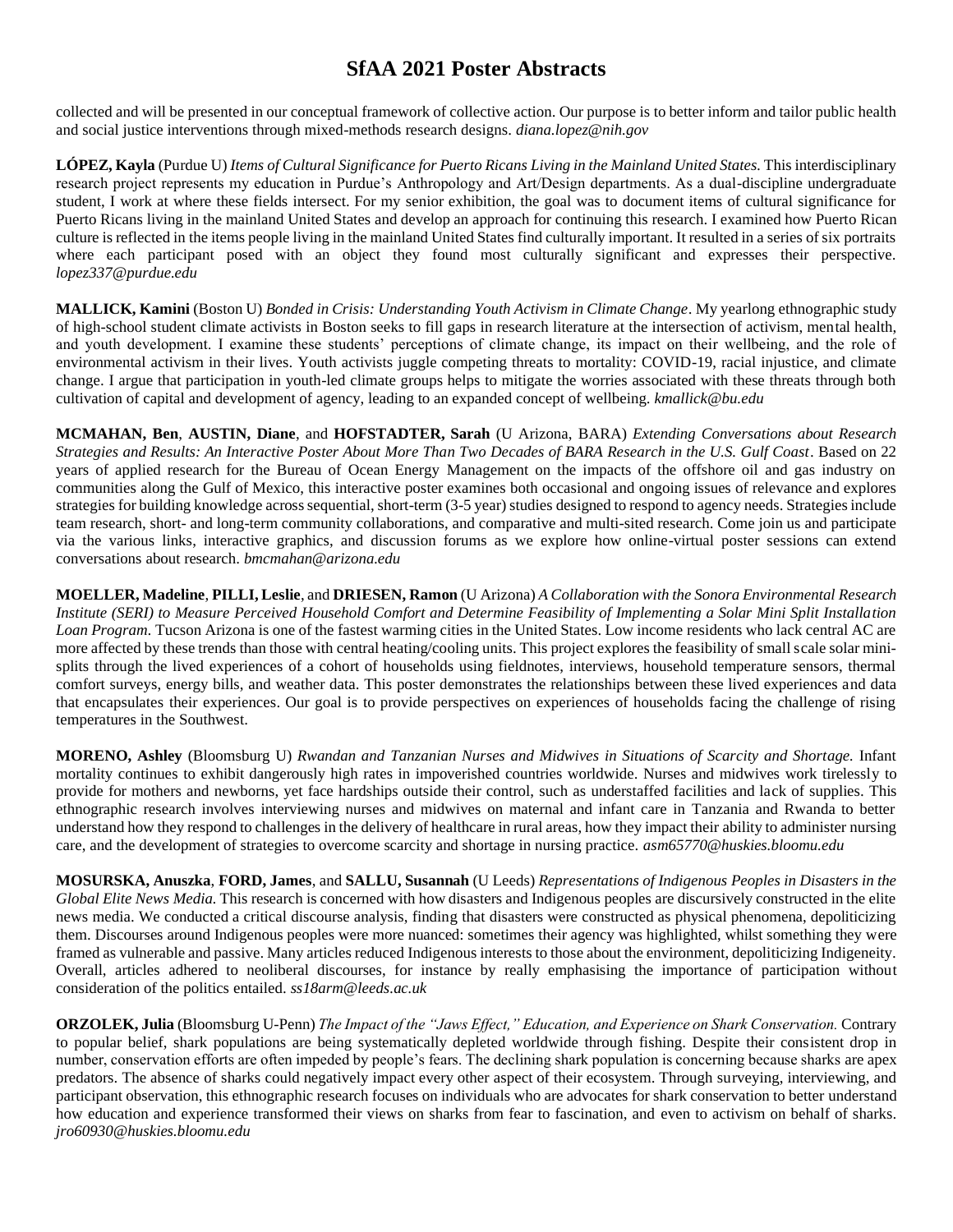**PIEPER, Jack** (CSBSJU) *Queer Theory, the Climate Justice Movement, and the United Nations.* Queer theory centers intersectionality and the fluidity of gender and sexual identities in academic and activist dimensions. Currently, the climate justice movement and the United Nations (UN) represent a heteronormative system that is prevalent in today's public discourse and society. Based on observational research and interviews conducted at the 25th Conference of the Parties (COP) in Madrid, Spain, I examine how queer theory could offer solutions and perspective to the climate justice movement and the United Nations. To fully achieve climate justice and be representative of all backgrounds and identities at the UNFCCC COP and within the climate justice movement, queer theory must be applied. *jpieper001@csbsju.edu*

**PREDDY, Miranda** (UNCG Recipe for Success) and **MURPHY, Arthur** (Program Director) *Remodeling Pathways of Community Nutrition and Wellbeing: A Supplemental Nutrition Assistance Education Program (SNAP-Ed) Partnership with Collaborative Cottage Grove*. This paper documents the collaboration between Recipe for Success (RFS) and Collaborative Cottage Grove. Located in historically marginalized east Greensboro, NC. The Collaborative has revolutionized local community health development by aligning the self-identified needs of Cottage Grove residents and its partners (Greensboro Housing Coalition, Mustard Seed Community Healthcare and RFS) intervention strategies. The Recipe for Success 16-week cooking class complemented Cottage Grove's existing Diabetes Prevention Program. The results were a 60% increase in vegetable consumption and 80% increase in physical activity. *mrpreddy@uncg.edu*

**RADCLIFFE, Olivia** (U Alabama) *The Ones Left Behind: The Social Determinants of Health of an Aging Population in the Northern Peruvian Highlands.* Population shifts due to outmigration have left the Andean hamlet of Chugurpampa, Peru, with fewer working-age members in the community than in the past. The consequences of ongoing migration as it affects the well-being of its senior members is examined in terms of local physical, social, and economic resources, along with social network size and support. Mixed methods are used to assess psychological suffering of participants relative to the support provided by their family members, both present and outmigrated. Further analysis details the relationship between health and its social determinants for residents who remain in this area. *obradcliffe@crimson.ua.edu*

**RHUE, Steven** (Ohio State U) *Water (In)security: The Absence of Children's Voices.* Water permeates nearly every aspect of human and societal health and well-being. It is a biological necessity and guaranteed human right, whose provision is defined by socio-political ideologies, development, local ecology, and socio-economic inequality. Glaring disparities exist regarding access to safe and sufficient water, leaving children particularly vulnerable. Their voices on the matter are largely absent as children's needs, realities and autonomy are often subsumed under those of their adult caretakers. These issues are addressed in a review of our understanding of children's water (in)security and a discussion of anthropology's role in furthering children's right to water. *rhue.3@osu.edu*

**SCHALGE, Susan**, **ANTON, Alexander**, and **WHITNEY, Dawn** (NMSU Mankato) *"Are you first-gen? So am I!"* First-generation college students make up an increasingly important population at US universities. First-generation status may mean students feel out of place, take longer to graduate, and are at higher risk of dropping out. We are attempting to better understand the unique stressors and successes of first generation students locally and seek to develop programs to improve students' university experiences. Through a text analysis of Minnesota State University, Mankato first-generation students' stories, we can compare their concerns to national research. Our research will help to guide future programming to be more relevant and better able meet our student's specific needs. *susan.schalge@mnsu.edu*

**SCHILLER, Anne** (GMU) *Voluntary Associations and Network Building among American, British, and Scandinavian Migrants in Puglia, Italy.* Italy's overall population has declined, however the number of resident foreigners is increasing. Among them are expatriates – sometimes known as lifestyle migrants or vanguards of the global citizenry. These individuals, who resist simplistic characterizations, already number in the hundreds of thousands. The national government seeks to attract even more of them with tax incentives and offers of one-euro homes. This presentation explores how expatriates in one remote Southern Italian province establish social networks through participation in voluntary associations. It examines the generation of social capital within these groups and how they may contribute to the success of migration experiences.

**SHINMOTO, Mariko** (Hiroshima U) *Education of Menstrual Hygiene Management and Practice among Schoolgirls in Papua New Guinea*. In recent years, the need for menstrual hygiene management (MHM) in developing countries has been advocated by international development agencies and governments. Anthropological studies in Papua New Guinea have reported taboos and avoidance of menstruation. In Papua New Guinea, policies related to MHM have been announced. This presentation clarifies which type of menstrual education is provided and how girls deal with menstruation, based on the results of a survey conducted at a rural primary school in East Sepik Province. Then, I will clarify important considerations for the development of MHM policies and projects in Papua New Guinea. *mariko19@hiroshima-u.ac.jp*

**TOLBERT, Mason**, **ZAAHIR, Ember**, **MITCHEL, Andrew**, and **COHEN, Jeffrey H.** (Ohio State U) *Chapulineras in the Oaxaca's Marketplace: Photographs and the Representation of Indigeneity through Time.* Our poster uses images of market women in Oaxaca, Mexico to explore how poverty is naturalized and becomes representative of indigeneity. Our analysis focuses on chapulineras, women who sell toasted grasshoppers and their "uniform" a shirt and skirt or dress under an apron. While colors and patterns printed on the